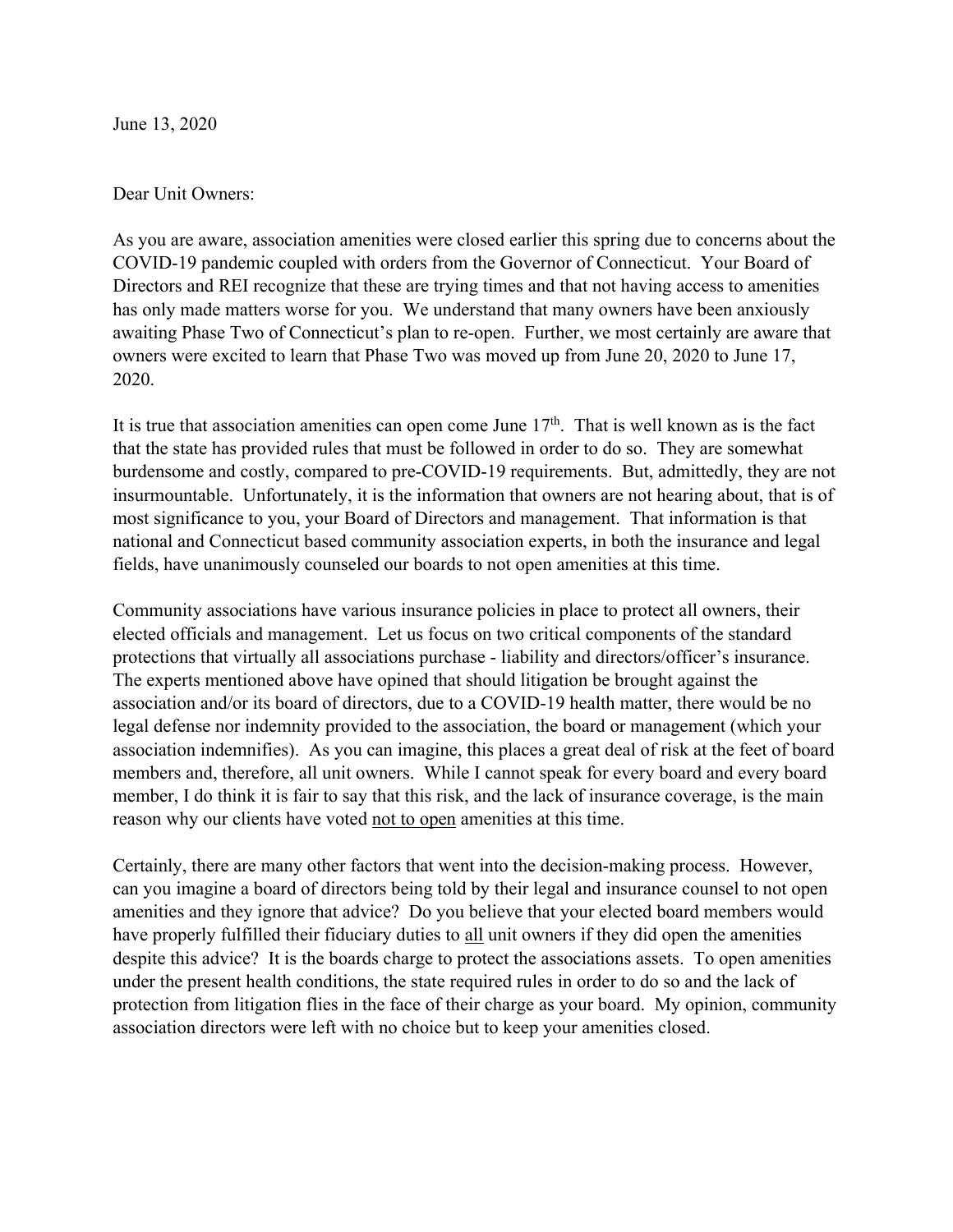## **Other reasons that gave boards concern about opening amenities that have been discussed for weeks now…**

Sincere health concerns for owners, residents and the extended group of people they meet.

States that were late with restrictions, loose with restrictions and/or have already loosened restrictions are already seeing a significant rise in the rate of infections. Look at daily statistics that are released by John Hopkins University. Over the last week, those states that have seen a double digit increase of infections include - CA, TX, FL, NC, AZ, TN, AL, MS, SC, UT, AK, NV, OK and OR. The U.S. is not in an enviable position at this moment.

With the rules that are required, the pool would be very limited in terms of just how many people could be served. Occupancy must first be cut by 50%. Paths must be marked off for "walkways" around the pool area. Space assigned to a pool occupant must then have a 6-foot gap between them and the next space assigned to a pool occupant. Picture your pool deck and imagine how – just how much space there is there left for visitors?

Having to document a plan that fits your amenities and hiring staff to implement the plan. Now you have an added risk - staff getting sick, staff not fulfilling their duties, a staff injury from improper use or an accident using strong cleaning chemicals and staff being confronted by owners while trying to enforce the rules.

Who will serve as the rule required Program Administrator (the person responsible for implementing the rules)? How will they be protected from litigation?

These are not normal times - we need to be very careful about trying to rush back to normal.

Considering the number of people that have been sick (over 2M) and/or died (113K), is sacrificing amenities too much to ask of owners?

Opening amenities at community associations is really not the same as re-opening business that are fighting for survival.

The state, cities and towns have a much higher legal threshold when it comes to an individual bringing litigation against them. Community associations do not.

Waivers are generally not legally enforceable in Connecticut. You cannot waive the rights of a minor. You cannot waive the rights of people who get infected by someone that did sign a waiver.

Insurance experts have already indicated the specific exclusionary COVID-19 language will be coming out 7/1/2020 in all new and renewal liability policies.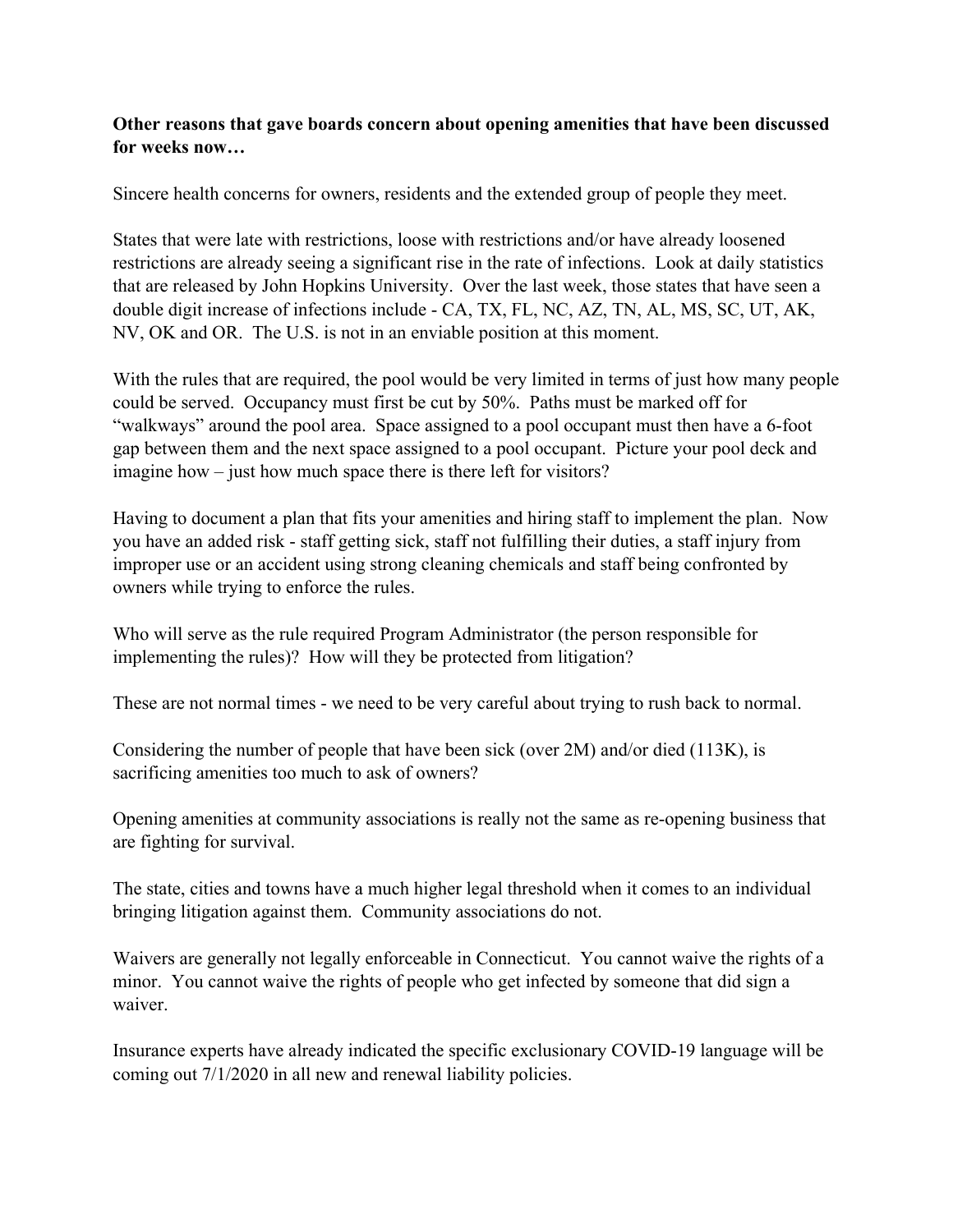#### **For your further edification, the following information is from the State of Connecticut…**

#### **Guiding principles:**

Individual businesses within sectors allowed to open are empowered to make their own choice as to when they reopen. When they open, they must comply with rules we lay out to safeguard their employees and customers (unit owners).

Social distancing, hygiene and personal protection is required for workers and customers (unit owners).

Capacity limit – 50% of normally allowed capacity.

Strict cleaning and disinfecting protocols must be followed.

Those in high-risk groups (comorbidities) and over the age of 65 should continue to stay safe and stay home.

Facemasks should continue to be worn in public at all times.

Social gatherings will be restricted in accordance with the Governor's executive order.

#### **Re-opening Process:**

Share re-opening rules with your employees and inform them of any additional specific measures being taken in response to COVID-19.

Appoint a program administrator who is accountable for implementing these rules.

Develop cleaning checklists that incorporate these rules. Ensure it is clear which employees are responsible for implementing the plans.

Institute a training program and ensure employee participation in the program prior to reopen. Training shall include rules contained in this document and protocols on how to clean and use cleaning products (incl. disinfectants) safely. Additional guidance can be found here: https://osha.washington.edu/sites/default/files/documents/FactSheet\_Cleaning\_Final\_UWDEOH S\_0.pdf.

PERSONAL PROTECTION - Estimate required personal protection for employees and begin procuring.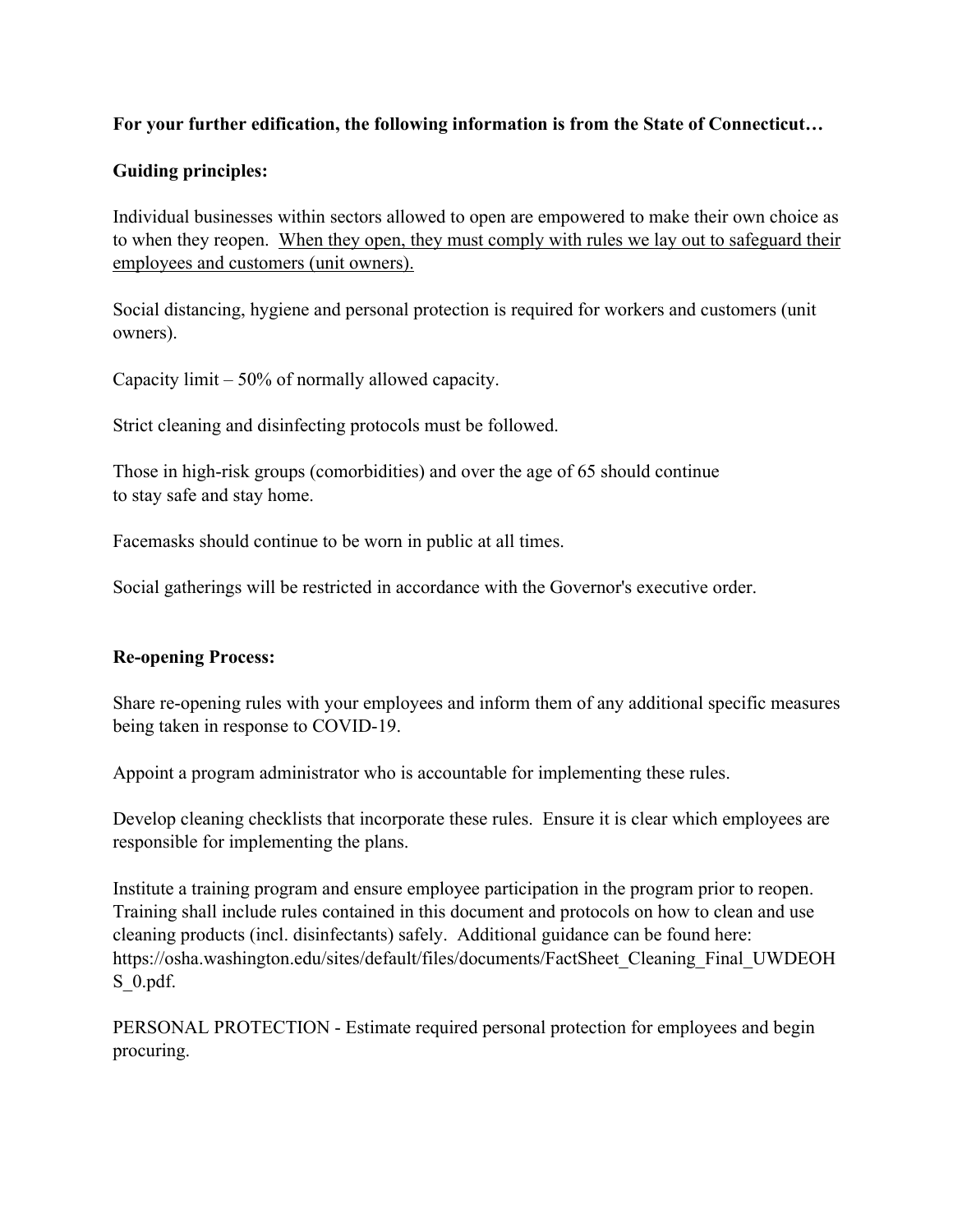THOROUGH CLEANING - complete a thorough cleaning of facility prior to reopening, including bathrooms, equipment, desks/workstations, etc.

LOG EMPLOYEES - maintain a log of employees on-premises over time, to support contact tracing.

SHIFTS - stagger shift start/stop times and break times to minimize contact across employees.

Capacity Tracking - employers are responsible for enforcing revised capacity limits (50%).

Certification – complete the self-certification process.

#### **Physical Space Set Up**

One-way foot traffic in and out of the amenity.

Acquire and install signage - social distancing protocols, cleaning/disinfection protocols, personal protection protocols (masks/gloves), stay home if sick - staff, residents shall not enter if they are experiencing symptoms.

Ventilation - increase ventilation rates and make up air.

Social distancing markers - CH, gym, locker rooms, around pool.

Temporarily close common areas, check in areas, etc.

Timing - limit openings to decrease congestion and allow for additional sanitizing.

Intraday cleaning all equipment – frequently.

Install touchless appliances - wherever possible, paper towels dispenser, soap dispenser, trash cans.

Post clear signage – 211 hotline for rule violations.

Shared equipment – thorough cleaning after every use.

Locker Rooms – disable every third locker, remove seating (other than benches by lockers), disable steam rooms and saunas, showers attended and sanitized between each use, water fountains for refilling only. Disable or close-off showers except for rinsing before and after any pool activity. If independent showers are available and used, they must be attended and sanitized between each use.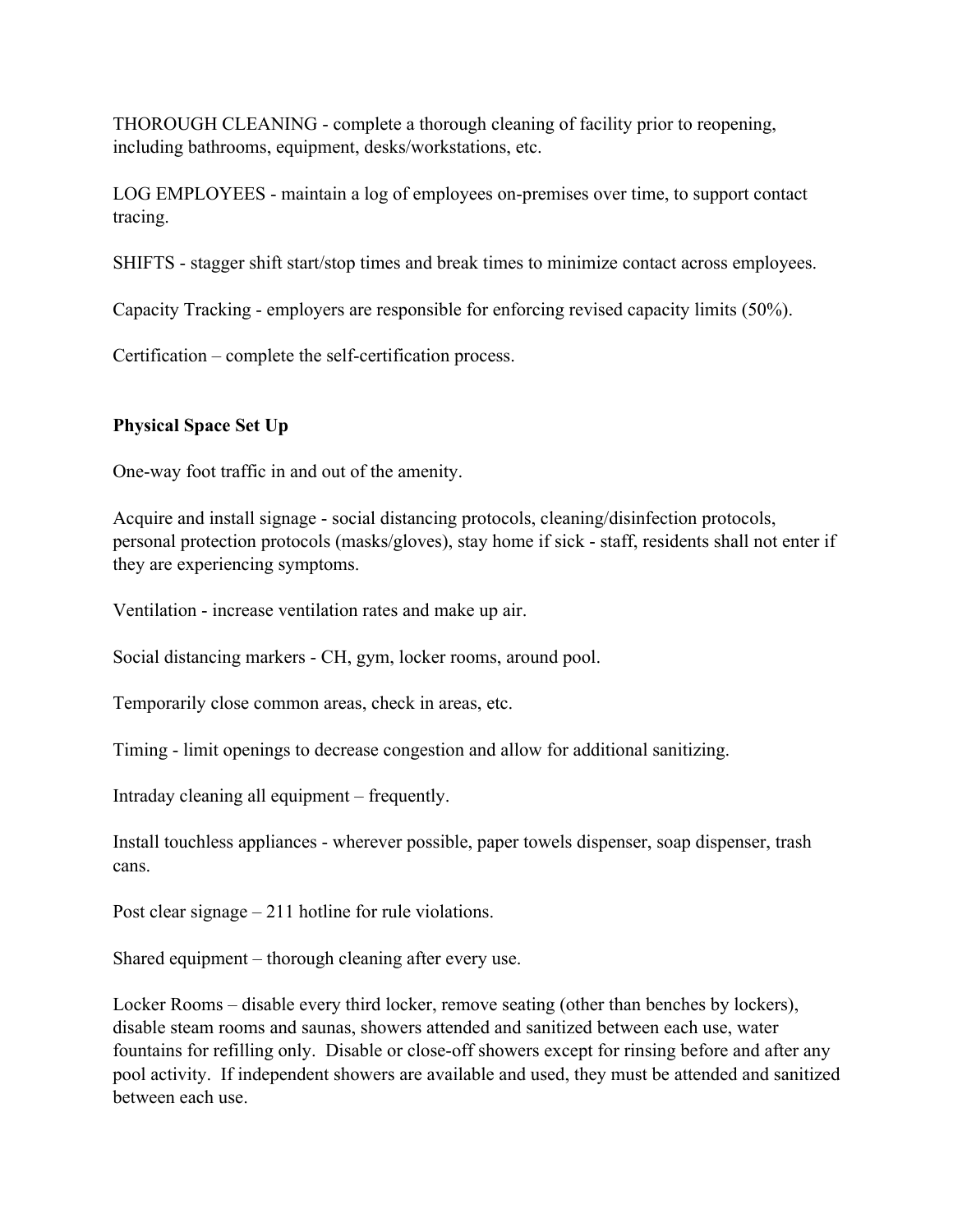#### **Pool Specific**

Limit patrons, 6 feet social distance, 3-foot-wide walking paths.

Cleaning/disinfecting at least daily - handrails, chairs, tables, door handles, gate touch points, bathrooms, etc.

Patrons should arrive in swim wear.

Change deck layouts to ensure that in the standing and seating areas, individuals can remain at least 6 ft apart from those they do not live with. Additional information can be found here: https://www.cdc.gov/coronavirus/2019-ncov/community/parks-rec/aquatic-venues.html.

Provide physical cues or guides (for example, lane lines in the water or chairs and tables on the deck) and visual cues (for example, tape on the decks, floors, or sidewalks); and signs to ensure that staff, patrons, and swimmers stay at least 6 ft apart from those they don't live with, both in and out of the water.

No sharing of personal and/or facial items such as goggles, nose clips, snorkels, or caps.

#### **Personal Protection**

#### **PERSONAL PROTECTION FOR EMPLOYEES**

All employees are required to wear a facemask or other cloth face covering that completely cover the nose and mouth, unless doing so could be contrary to his or her health or safety due to medical conditions.

Employees may utilize their own cloth face covering over that provided by their employer if they choose.

Gloves and eye protection are required when using cleaning chemicals.

# **EMPLOYERS ARE RESPONSIBLE FOR PROVIDING PERSONAL PROTECTION TO THEIR EMPLOYEES**

If businesses do not have adequate personal protection, they cannot open **PERSONAL PROTECTION FOR CUSTOMERS**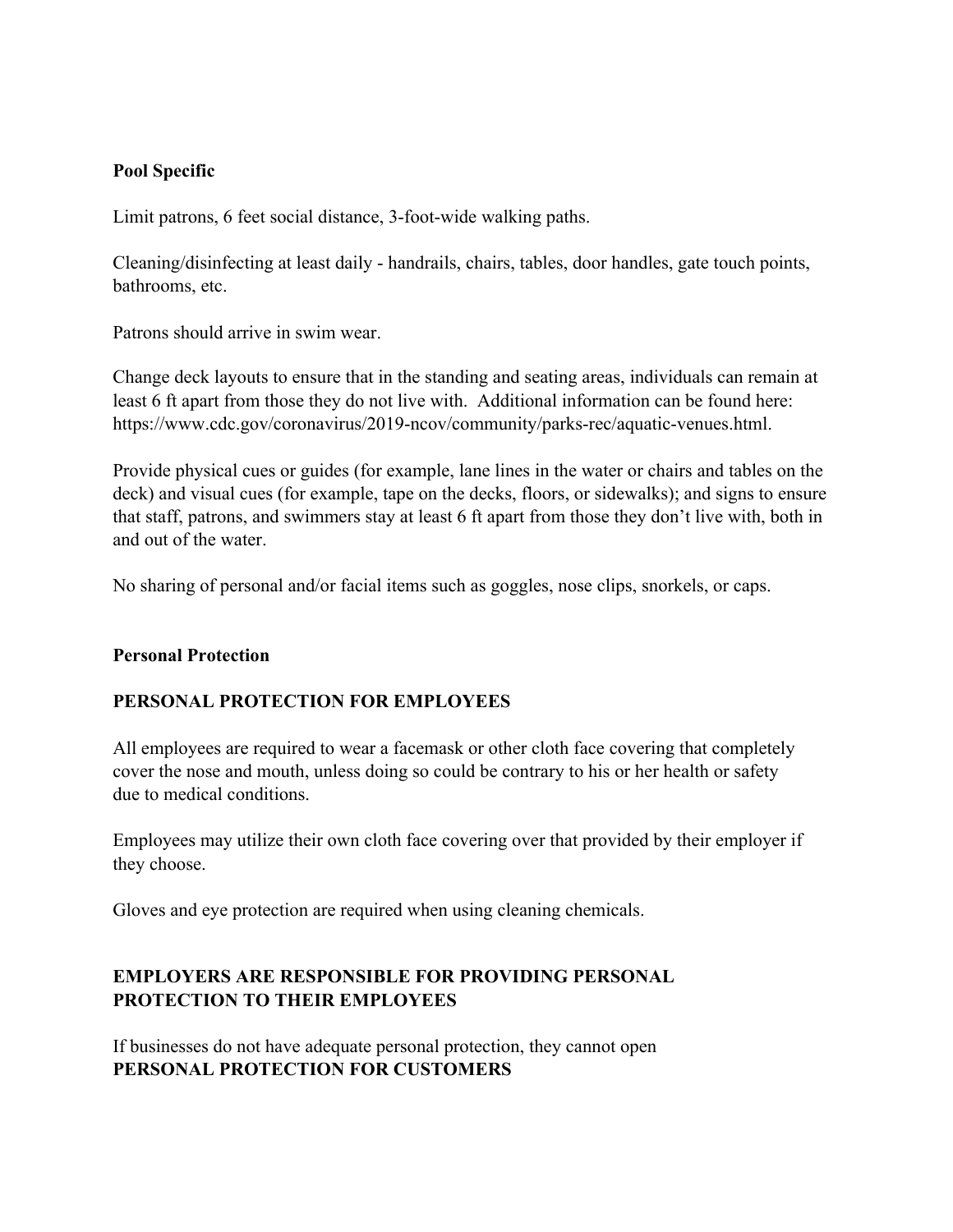Customers are required to bring and wear masks or cloth face coverings that completely cover the nose and mouth unless doing so would be contrary to his or her health or safety due to a medical condition. Customers do not need to wear a mask while engaged in physical activity if 12 ft of distance can be maintained. But, should as they enter and exit the facility and use the restrooms.

Cloth face coverings shall be worn throughout these facilities, except for while swimming/showering unless doing so would be contrary to his or her health or safety due to medical conditions. Cloth face coverings can be difficult to breathe through when they are wet.

## **Cleaning and sanitizing**

Hand sanitizer shall be made available at entrance points and common areas, where possible.

Ensure employees wash their hands routinely using soap and water for at least 20 seconds.

# **CLEANING, DISINFECTANT PRODUCTS, &/OR DISPOSABLE DISINFECTANT WIPES**

Make available near commonly used surfaces, where possible, e.g. Machinery and equipment, Free weights, Bathrooms

**BATHROOMS** - clean and disinfect frequently and implement use of cleaning log for tracking. Clean multiple times a day and hourly during busy times.

**INTRADAY CLEANING -** Employees shall clean all equipment frequently, and customers must wipe down equipment after each use. This includes free weights.

**CLEANING & DISINFECTING -** businesses shall follow federal guidelines (CDC, EPA) on what specific products shall be used and how.

Use products that meet EPA's criteria for use against SARS-CoV-2 and that are appropriate for the surface. Prior to wiping the surface, allow the disinfectant to sit for the necessary contact time recommended by the manufacturer. Train staff on proper cleaning procedures to ensure safe and correct application of disinfectants.

Disinfectants are irritants and sensitizers – they should be used cautiously.

Avoid all food contact surfaces when using disinfectants; these surfaces should be sanitized instead.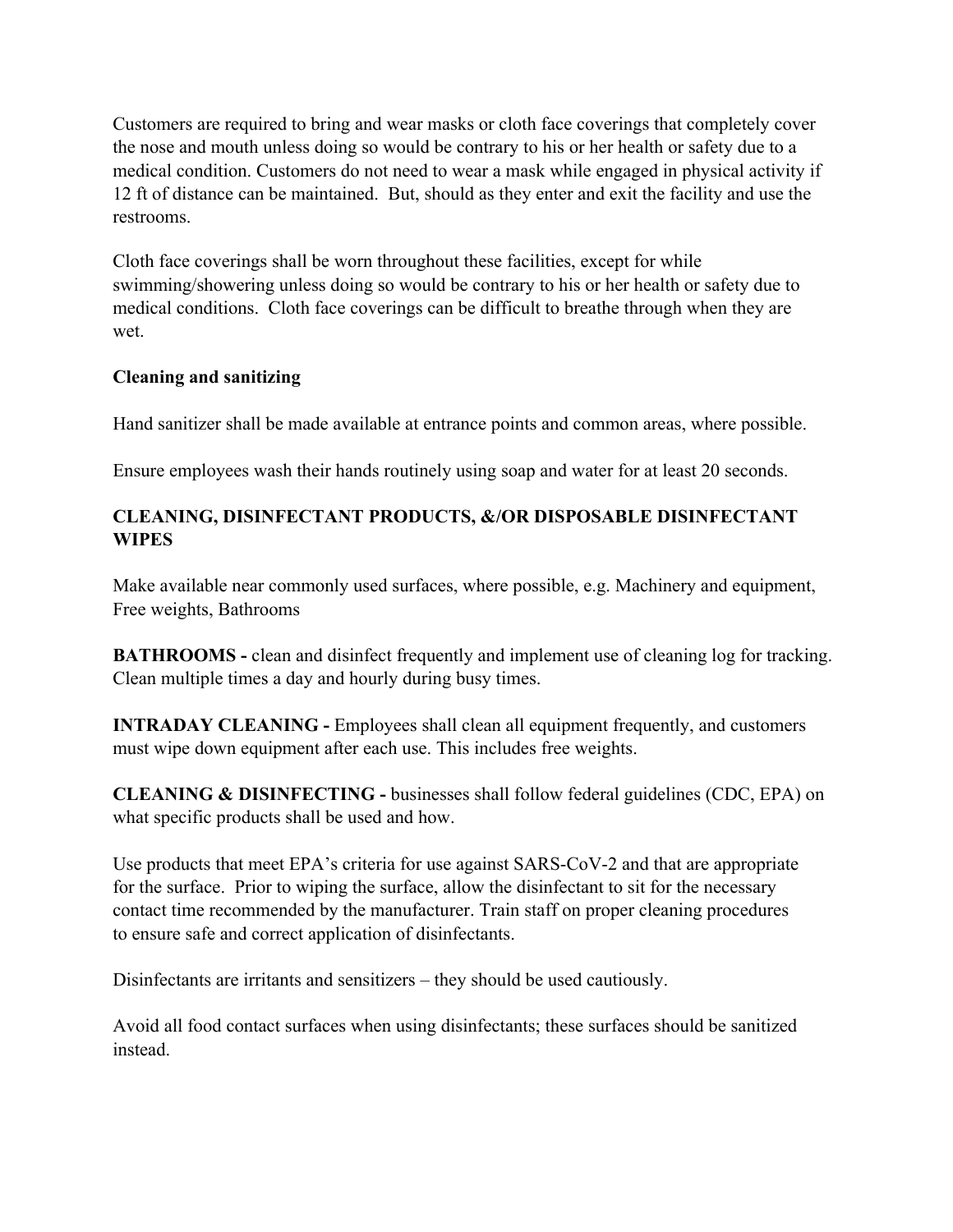Clean and disinfect common areas, high transit areas, and frequently touched surfaces on an ongoing basis (at least daily) and more frequently if used more often. Clean and disinfect shared objects after each use. Examples include - Entrances and exits, water bottle refill stations

## **Health guidance for employees**

**DAILY HEALTH CHECK -** ask employees resuming on-premises work to confirm they have not experienced COVID-19. CDC-defined symptoms and to monitor their own symptoms, including cough, shortness of breath, or any two of the following symptoms:

- Fever
- Chills
- Repeated shaking with chills
- Muscle pain
- Headache
- Sore throat
- New loss of taste or smell

Employees should stay home if sick.

**IN THE EVENT OF A POSITIVE COVID-19 CASE -** Employees shall inform their employers and follow state testing and contact tracing protocols.

**LEAVE –** employers shall adhere to federal guidance pertaining to paid leave for employees and provide this guidance to employees. Employers shall post the Families First Coronavirus Response Act (FFCRA) Department of Labor poster. The poster can be accessed at: https://www.dol.gov/agencies/whd/posters

• Additional guidance can be accessed at: https://www.dol.gov/agencies/whd/pandemic/ffcraemployee-paid-leave

# **WHISTLEBLOWER PROTECTION**

Employers may not retaliate against workers for raising concerns about COVID-19 related safety and health conditions.

Additional information for the public sector can be accessed at www.connosha.com

Additional information can be accessed at www.whistleblowers.gov

#### \*\*\*\*\*\*\*\*\*\*\*\*\*\*\*\*\*\*\*\*\*\*\*\*\*\*

We hope all owners will now have a better understanding about the dilemma your board faced and the many factors that went into their decision to not open the amenities at this time.